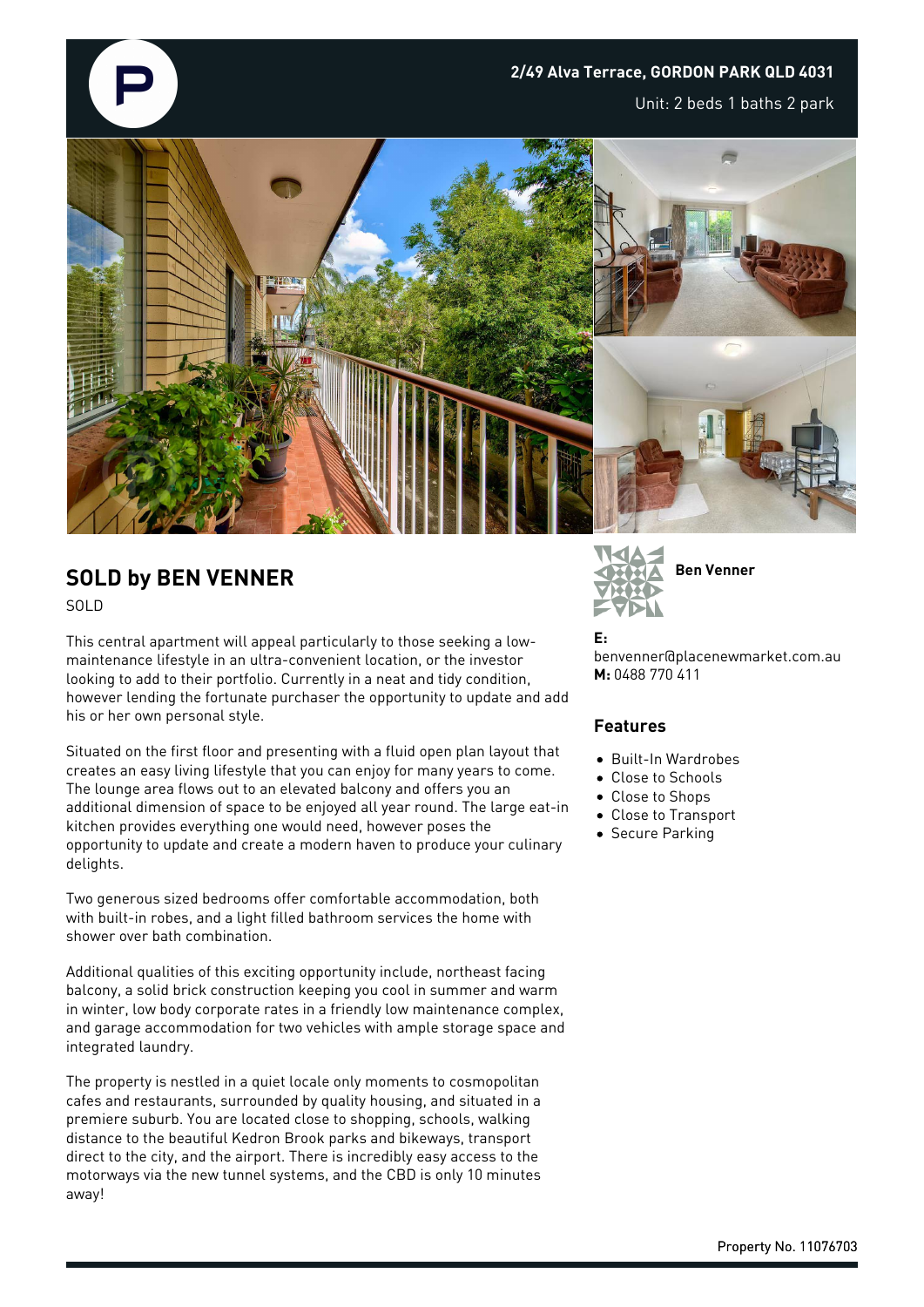

## **2/49 Alva Terrace, GORDON PARK QLD 4031**

Unit: 2 beds 1 baths 2 park

This apartment is a fantastic first home or fruitful investment but act now as it will not last long!